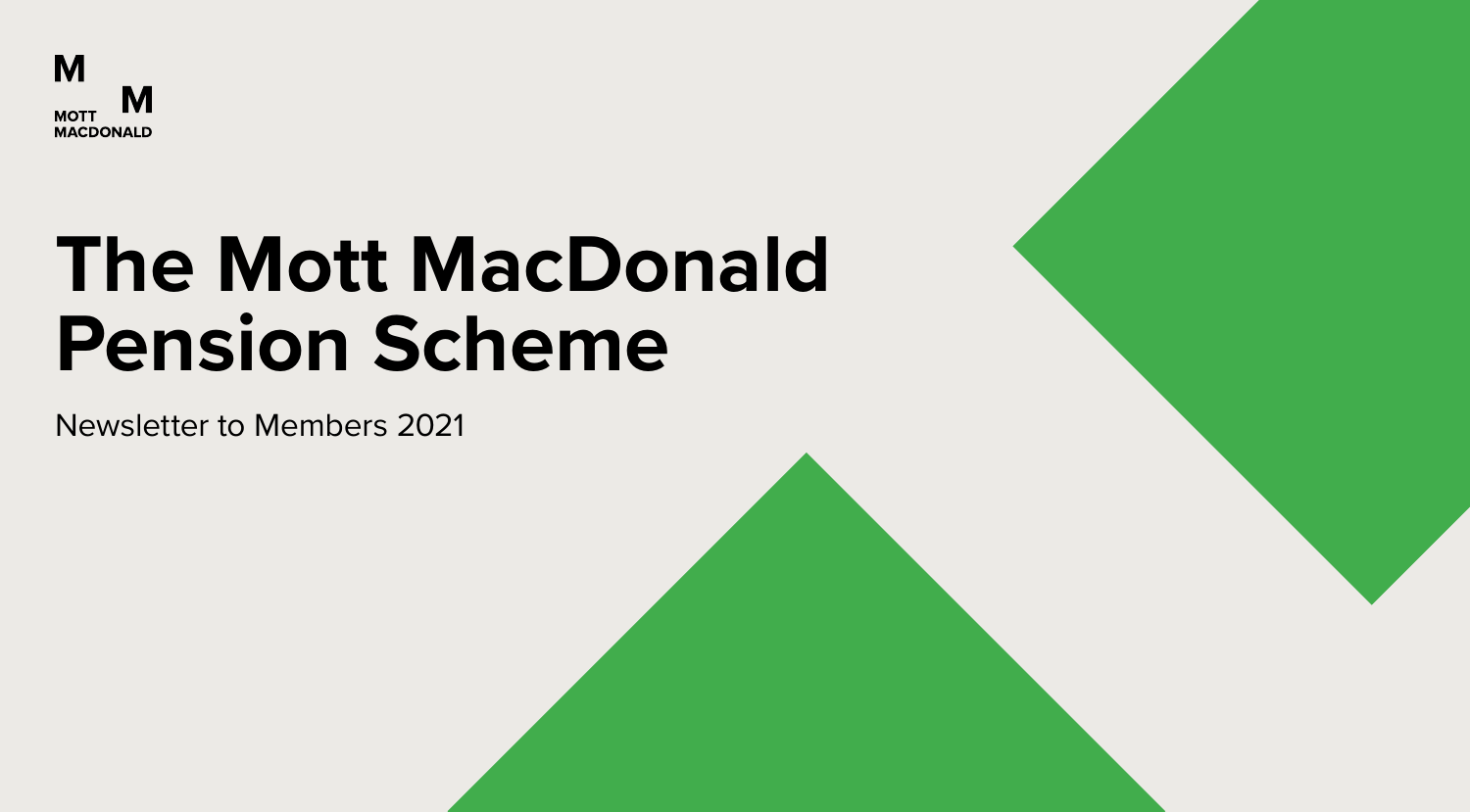# **Chairman's report**

Welcome to this newsletter for members of the Mott MacDonald Pension Scheme.

Another year on and we continue to live with COVID-19. Fortunately, there does seem to be some prospect now of a return to a more normal life in the near future. It is pleasing to note that Mott MacDonald has been able to deliver a strong performance in a challenging operating environment, whilst the scheme has proven resilient and continues to provide for and deliver the benefits at retirement of all members as they fall due. We are grateful for the continuing excellent service provided by the scheme administrator, XPS, whilst of course working from home.

We have set out on page 7 of this report the results of the triennial actuarial valuation of the scheme as at 1 January 2021. Despite cash contributions to the scheme from the company of some £50 million over the past three years, the deficit has persisted, with the benefits of both contributions and strong performance from the investments offset by the adverse impact of falls in market interest rates over this period which has the effect of increasing the assessed value of the liabilities. The deficit at 1 January 2021 was £110 million.

In light of the results of the valuation, the trustees and the company have discussed the funding arrangements for the scheme, having regard to the company's own financial position and prospects, and agreed a recovery plan which is intended to restore the funding level to 100% by 31 December 2024.

This is a modest extension of ten months in the period of the recovery plan from that previously in place. Under the recovery plan, the company will make total cash contributions to the scheme over the period to 31 December 2024 of £113 million, comprising £19.5 million in each of the years 2021, 2022, 2023 and 2024 and a special contribution of £35 million in 2021.

The trustees are pleased to note the continuing strong support for the scheme which the company is providing.

You will find further information about the scheme in this newsletter, including a summary of the **[Scheme Accounts on page 4](#page-3-0), which shows** that the value of the scheme's assets increased during the year to £672 million. On **[page 5](#page-4-0)**, we provide information on the **investment strategy** for the scheme and how this is expected to evolve as the scheme becomes fully funded. Overall, investment markets were favourable and the actual return on the scheme's investments was +13.6% (albeit a significant proportion of the returns arose on the liability hedging arrangements, which match a corresponding increase in the scheme's liabilities). Some additional information that may be of interest is set out on **[page 9](#page-8-0)**, including a reminder about the **Member Portal** which I would encourage you to visit.

Many of you will know Keith Howells from his long service with the company until he retired from his role as chairman in 2019. Keith has also served with distinction as a trustee of the pension scheme since 2007, and played an important part over these many years in the development of our funding, investment and governance strategies. Now that the 2021 valuation and funding plans have been concluded, Keith has decided to retire from the trustee board. He does so with the appreciation of the board for his wise counsel and relentless focus on improving the security of members' benefits.

The other members of the trustee board and our advisers are set out on **[page 3](#page-2-0)**. I would record my thanks for the work that the board and our advisers do on behalf of you, the members of the scheme.

We are always pleased to hear from our members so if you have any comments about the newsletter, or if there is a topic you would like us to cover in a future issue, please get in touch with the administrator, for whom contact details can be found on **[page 10](#page-9-0)**.

**Charles Coase** Chairman of the trustees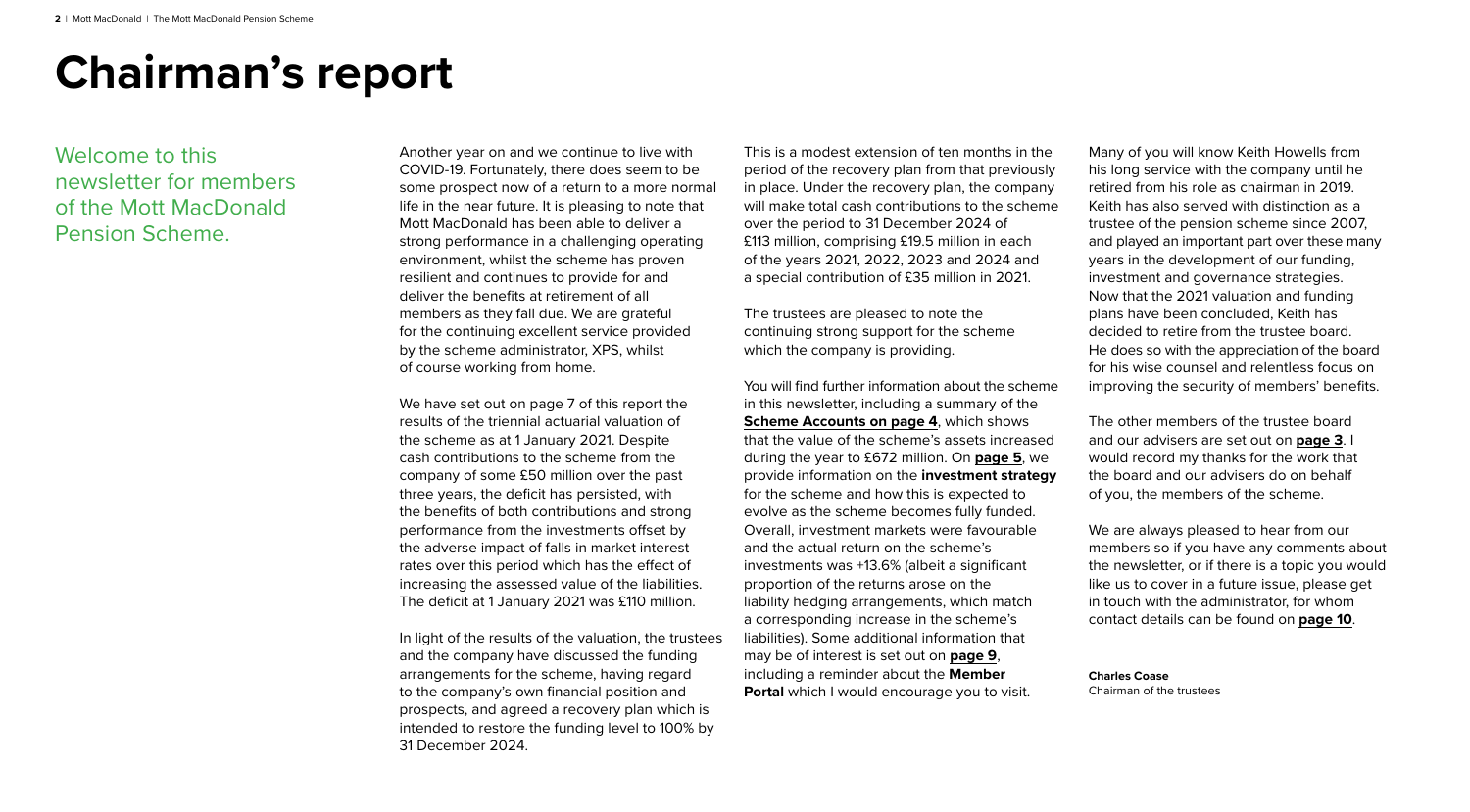# <span id="page-2-0"></span>**The trustees and our advisers**

There are currently six trustees of the scheme, of whom the chairman, an independent professional pension trustee, and two others are appointed by the company and three have been elected by scheme members. Once appointed, all trustees rank equally and all serve solely in the interests of the members of the scheme as a whole.

The trustees are responsible for managing the scheme in line with its trust deed and rules and with pensions law. We maintain an up-to-date knowledge of pension-related matters and appoint professional advisers to support us in areas where specialist expertise is required. We meet regularly throughout the year to discuss how the scheme is progressing, monitoring and supervising the work of our advisers and taking action as required to protect and deliver members' benefits.

#### The current trustees are:

| <b>Name</b>               | <b>Role</b>               | Date of appointment |
|---------------------------|---------------------------|---------------------|
| <b>Charles Coase</b>      | Independent chairman      | November 2014*      |
| Peter Ede                 | Member-elected trustee    | January 2011        |
| Mike Haigh                | Company-appointed trustee | September 2014      |
| James Harris              | Company-appointed trustee | April 2020          |
| <b>Clare Rhodes-James</b> | Member-elected trustee    | <b>July 2019</b>    |
| Kevin Stovell             | Member-elected trustee    | July 2016**         |

Keith Howells retired from the trustee board on 16 June 2021.

# Stephen Pearn is secretary to the trustees.

The principal advisers to the trustees are:

| Actuary            | James Miller (Aon)                |
|--------------------|-----------------------------------|
| Administrator      | <b>XPS Administration Limited</b> |
| Auditor            | <b>KPMG LLP</b>                   |
| Investment adviser | Lane Clark & Peacock LLP          |
| Legal adviser      | Baker McKenzie LLP                |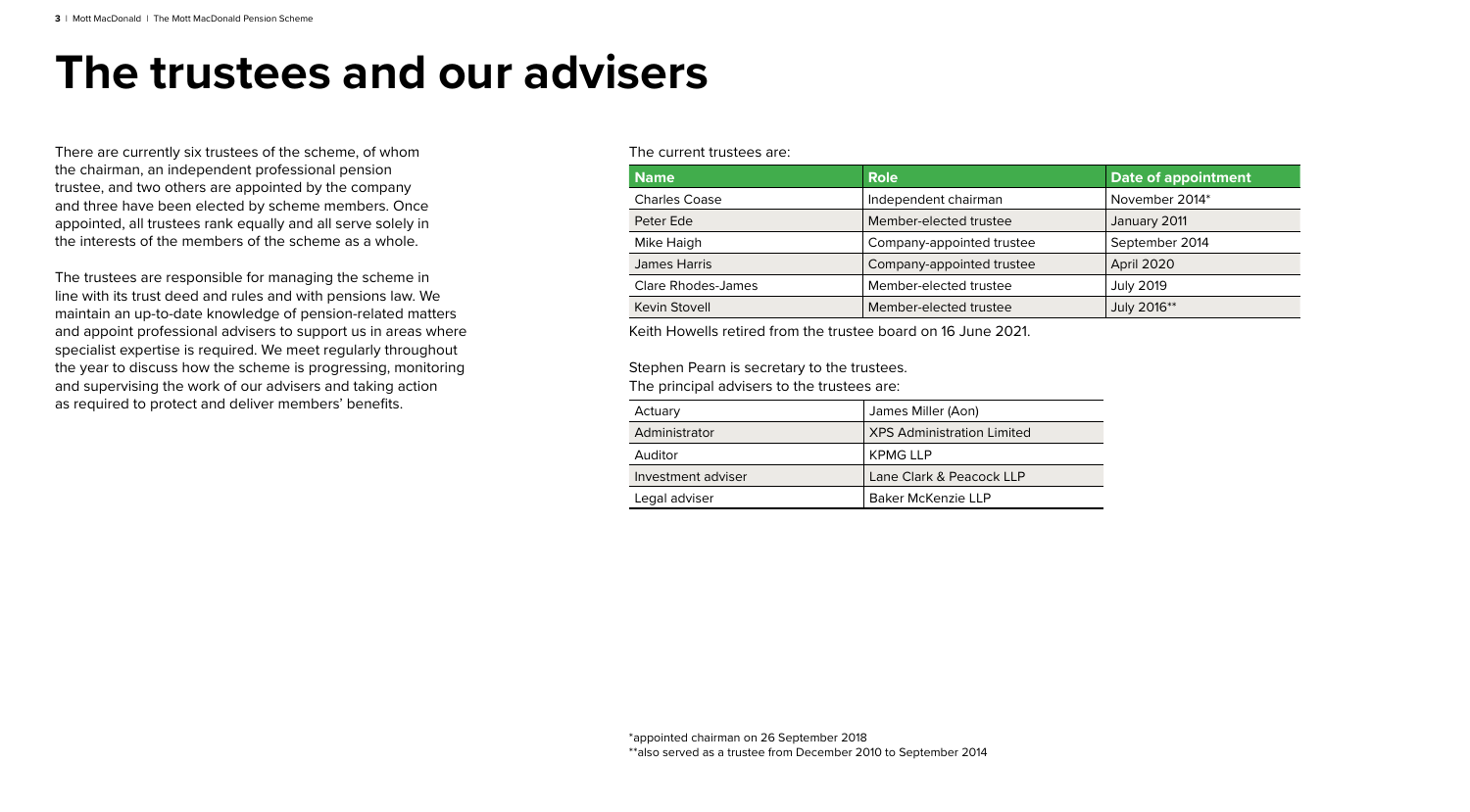# <span id="page-3-0"></span>**Summary of the scheme accounts**

for the year ended 31 December 2020

# **Scheme membership**

There were 3588 members in the scheme on 31 December 2020, of whom:

- 363 are in service with the company
- 1323 have left the company but not yet started to receive their scheme pension
- 1902 are receiving a scheme pension (includes dependants of deceased members).

| <b>Fianancial summary</b>                                                                                                                                                                                                                                                                                                                                          |                                                                                                                             | E'm                      |
|--------------------------------------------------------------------------------------------------------------------------------------------------------------------------------------------------------------------------------------------------------------------------------------------------------------------------------------------------------------------|-----------------------------------------------------------------------------------------------------------------------------|--------------------------|
| This summary of the accounts<br>has been extracted from the<br>trustee's annual report and<br>financial statements, which have<br>been given an ungualified audit<br>report by KPMG. You can access<br>a copy of the trustees' annual<br>report including the full report<br>and accounts by contacting the<br>administrator (see page 10 for<br>contact details). | Value of the scheme's assets at 31 December 2019*                                                                           | 608.2                    |
|                                                                                                                                                                                                                                                                                                                                                                    | <b>Received by the scheme:</b><br>Company contributions**<br>Investment income                                              | 17.3<br>3.7              |
|                                                                                                                                                                                                                                                                                                                                                                    | <b>Total income</b>                                                                                                         | 21.0                     |
|                                                                                                                                                                                                                                                                                                                                                                    | <b>Paid from the scheme:</b><br><b>Benefits</b><br>Payments in respect of leavers<br>Administration and investment expenses | (29.0)<br>(5.1)<br>(1.4) |
|                                                                                                                                                                                                                                                                                                                                                                    | <b>Total expenditure</b>                                                                                                    | (35.5)                   |
|                                                                                                                                                                                                                                                                                                                                                                    | Increase in the value of investments                                                                                        | 78.2                     |
|                                                                                                                                                                                                                                                                                                                                                                    | Value of the scheme's assets at 31 December 2020*                                                                           | 671.9                    |

\*The assets of the scheme include members' additional voluntary contributions with a value at 31 December 2020 of £0.9 million (31 December 2019 - £1.0 million). The scheme holds certain annuity policies in respect of certain pension benefits payable which are not included in the assets shown above on the grounds that they are not material.

\*\*The contributions from the company include £0.8 million in respect of the expenses of running the scheme (other than the investment managers' charges).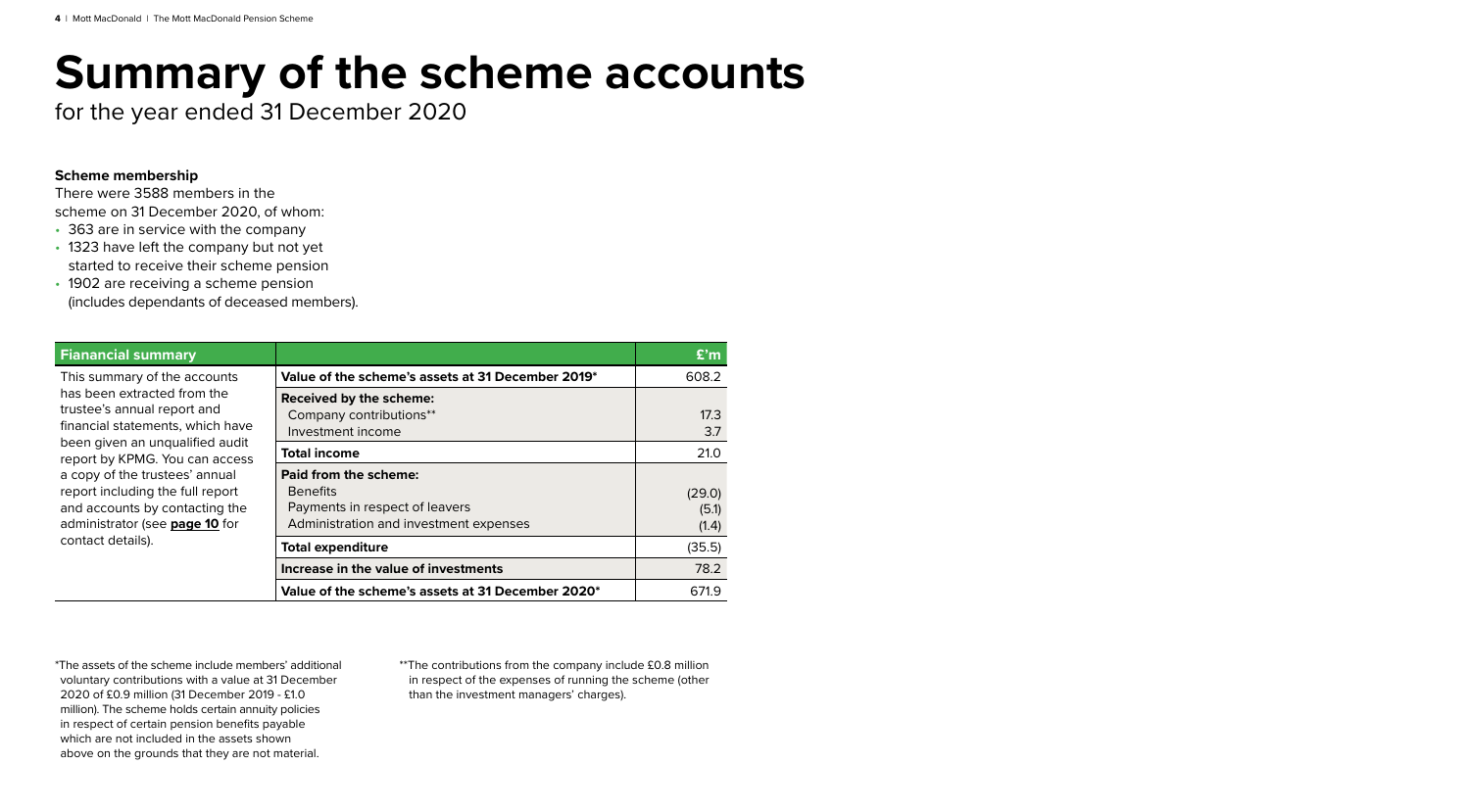# <span id="page-4-0"></span>**Investment review**

### **Strategy**

The trustees determine the investment strategy for the scheme, after receiving advice from our investment adviser Lane Clark & Peacock. The overall investment objective of the trustees is to achieve the return required to keep the recovery plan on target at an acceptable level of risk, through a prudent, carefully planned and well executed investment strategy.

The investment strategy is consistent with this goal, and has the principal aim of delivering a return of 2.0% per annum in excess of UK government securities ("gilts") with a limited degree of risk over the next few years, reducing to 0.9% per annum above gilts from the start of 2025.

The current strategic asset allocation, designed to deliver the investment strategy, is set out in the table below. There is a diversified portfolio of return-seeking assets together with a liability-driven investment mandate (LDI), as described below. By 2025, it is expected that the holdings in return-seeking assets will have been reduced to 15% of the total assets, with the balance held in the LDI portfolio (likely with a continuing allocation to short-duration credit if circumstances allow).

| <b>Asset</b>                                                            | <b>Investment Managers</b>             | <b>Strategic Asset Allocation</b> |                |
|-------------------------------------------------------------------------|----------------------------------------|-----------------------------------|----------------|
|                                                                         |                                        | <b>Current %</b>                  | 2025 %         |
| Diversified growth funds                                                | <b>Baillie Gifford and Ruffer</b>      | 13                                | 10             |
| Emerging markets multi-asset                                            | Legal & General                        | 5                                 | $\blacksquare$ |
| Private credit                                                          | Hayfin and M&G                         |                                   | $\blacksquare$ |
| Short-duration credit                                                   | <b>BMO</b>                             | 6                                 | 6              |
| Liability-driven Investment<br>Synthetic equities*<br>Synthetic credit* | <b>BMO</b><br><b>BMO</b><br><b>BMO</b> | 69<br>(15)<br>(12)                | 84<br>(5)<br>٠ |
| Total                                                                   |                                        | 100                               | 100            |

Our return-seeking assets include "diversified growth funds" (which invest in global equities, bonds and other assets as determined by the investment manager) and more specialised funds focused on emerging market investments (both equities and bonds) and lending to companies (called "private credit"), combined with an investment in global equities achieved on a "synthetic" basis by holding futures on global equities equivalent to 15% of scheme assets and a similar synthetic allocation to global credit investments equivalent to 12% of total assets (both mandates managed by BMO).

In 2020, a new mandate, called "short-duration credit" was introduced, seeking to achieve a modest level of additional return on surplus collateral held in respect of the LDI portfolio.

The LDI element of the strategy seeks to protect the scheme against the impacts of changes in interest and inflation rates. Over the latter part of 2020 and the start of 2021, hedging levels against interest rate and inflation risks have been increased to a target level of 95%.

As at 31 December 2020, the actual asset allocation was not materially different from the strategic asset allocation.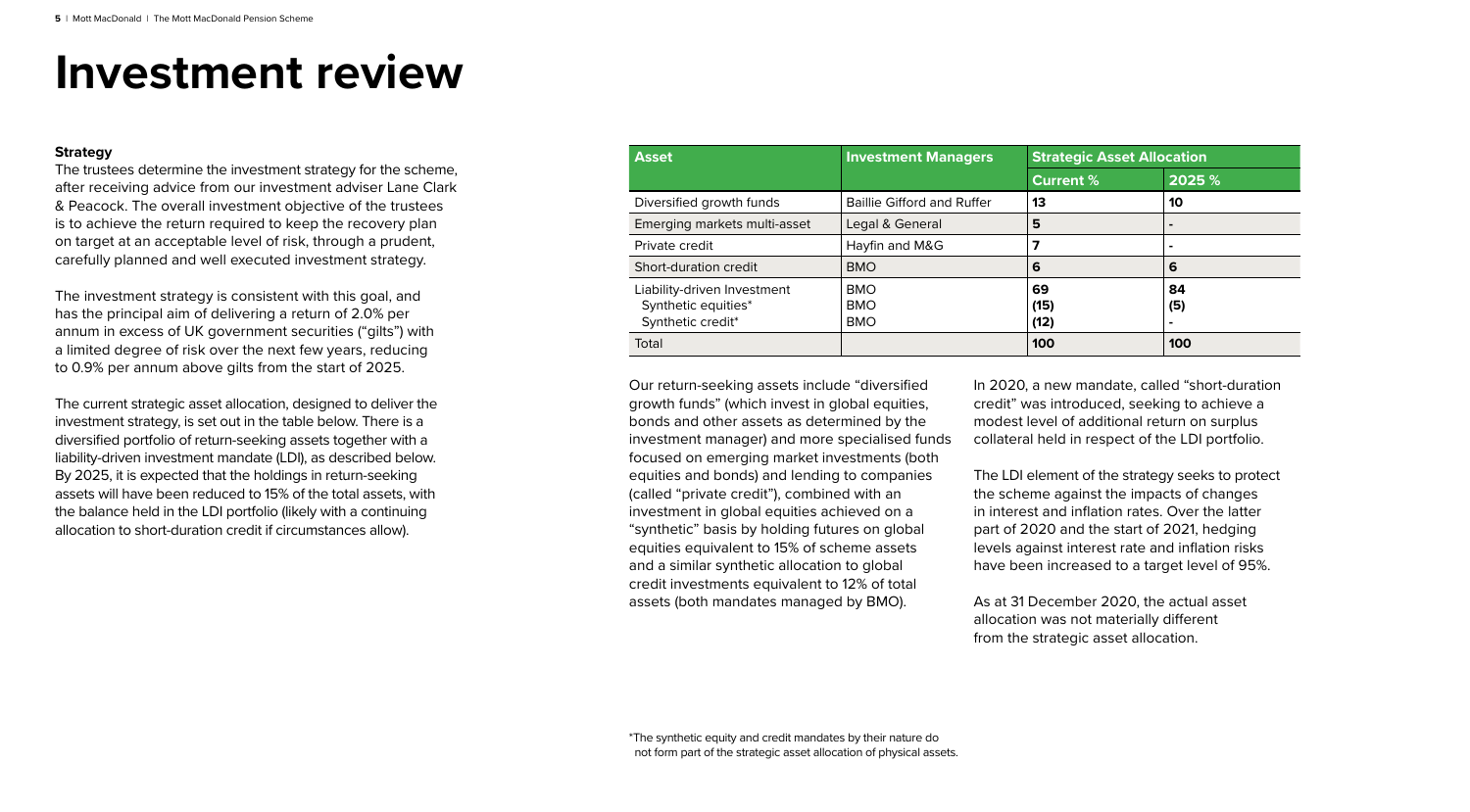# **Environmental, social and governance ("ESG") factors and stewardship**

The trustees recognise that a part of their responsibilities is to ensure that appropriate consideration is given to ESG factors relating to the scheme's investments (which include, among other things, the possible impacts of climate change). The trustees take these factors into account when determining the investment strategy for the scheme and expect the investment managers to take account of financially material ESG factors, including climate change, to the extent that is appropriate given the nature of the investment mandate awarded by the trustees.

The trustees recognise their responsibilities as owners of capital on behalf of the scheme beneficiaries and believe that good stewardship practices, including monitoring and engaging

with investee companies and exercising voting rights attaching to investments, protect and enhance the long-term value of investments. The trustees do not engage directly with the companies in which the scheme holds investments. They expect the investment managers to exercise ownership rights, including voting rights, and undertake monitoring and engagement in line with the managers' general policies on stewardship, as provided to the trustees from time to time, taking into account the long-term financial interests of the scheme beneficiaries. The trustees seek to appoint managers that have strong stewardship policies and processes, reflecting where relevant the recommendations of the UK Stewardship Code issued by the Financial Reporting Council, and from time to time the trustees review how these are implemented in practice.

#### **Performance**

In assessing the performance of the scheme's investments, the trustees use two measures – the current long-term return of gilts plus 2.0% and a shorter-term "market-based" benchmark (since markets do not deliver the expected long-term returns in a smooth path).

There was significant volatility in financial markets during 2020, with sharp falls in many asset classes at the end of March in response to the impact of the pandemic on the global economy, follow by an equally sharp rebound in response to stimulus and support provided by governments and central banks and, latterly, the development and roll-out of vaccines. Overall, investment markets were favourable and the actual return on the scheme's investments was +13.6%, in excess of the long-term target of +12.2% and a little

ahead of the market-based benchmark of +13.4%. A significant proportion of the returns arose on the liability hedging arrangements, which match a corresponding increase in the scheme's liabilities.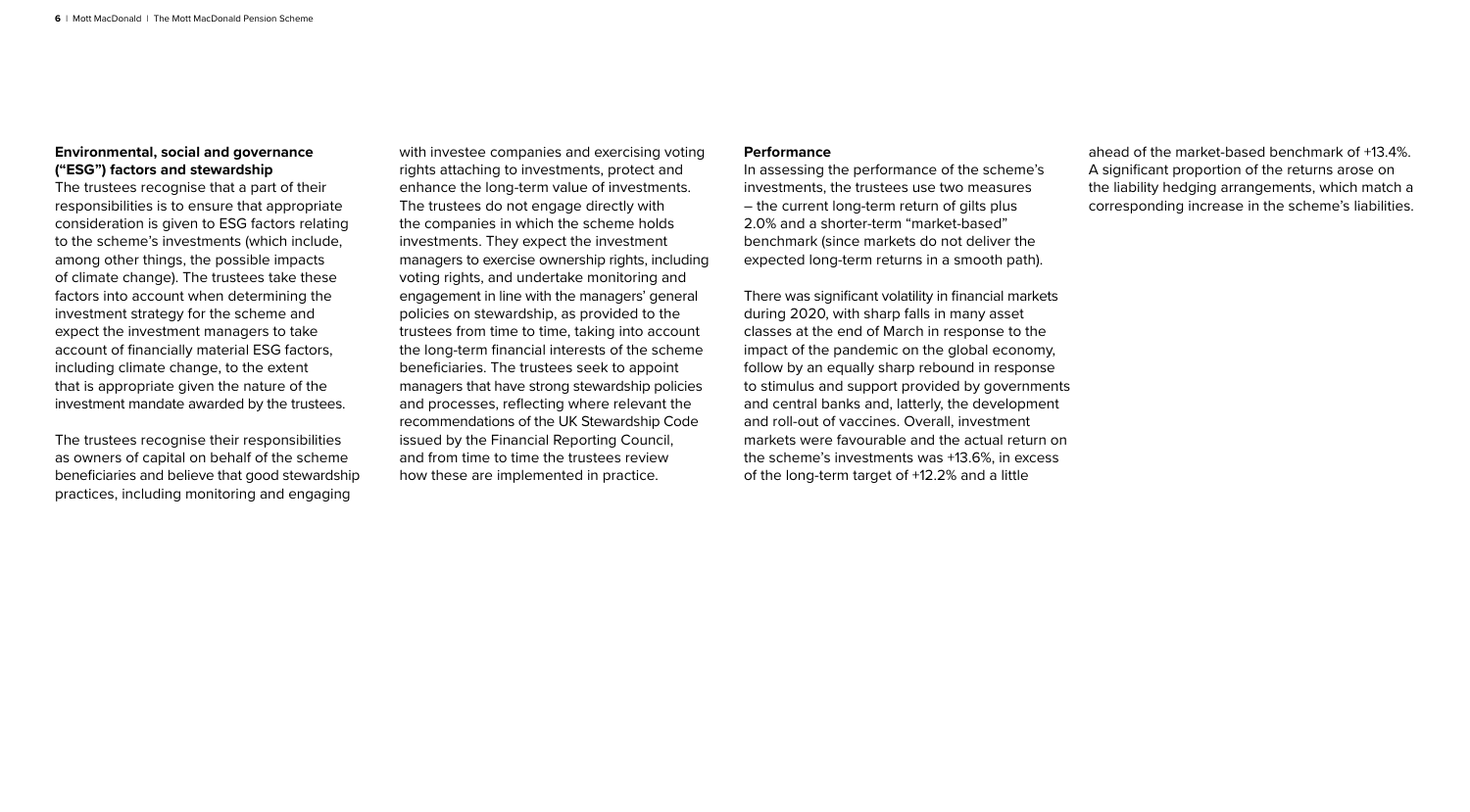# **Summary funding statement**

The trustees are pleased to present their Summary Funding Statement as at 1 January 2021, including the results of the triennial valuation of the scheme as at that date.

#### **Actuarial valuations**

One of our main objectives as trustees is to ensure, in conjunction with the company, Mott MacDonald, that there is enough money in the scheme to pay pensions now and in the future. To assist us in this aspect of our work, an independent expert called an actuary carries out a detailed check on the level of funding in the scheme every three years (the "triennial actuarial valuation") and complements this with an interim valuation update in the intervening years.

This process provides information on the cost of providing the pension benefits that members have built up in the scheme (the "liabilities") and the funding in place to support these benefits (the "assets"), with the difference representing the surplus or deficit in the scheme. When there is a deficit, the trustees and the company agree on the level of contributions that the scheme needs to resolve the deficit over a period of time.

# **The latest funding position**

The table on the right shows information from the formal triennial valuations as at 1 January 2021 and 1 January 2018, together with the position shown by the interim valuation updates in the intervening years:

|                                                                 | As at<br>1 Jan 2021  <br>E'm | As at I<br>1 Jan 2020   1 Jan 2019   1 Jan 2018<br>E'm | As at<br>E'm | As at<br>E'm |
|-----------------------------------------------------------------|------------------------------|--------------------------------------------------------|--------------|--------------|
| The value of the scheme's liabilities:                          | 781.8                        | 706.8                                                  | 673.4        | 692.8        |
| The value of the scheme's assets <sup>*</sup> :                 | 671.8                        | 608.0                                                  | 559.7        | 594.9        |
| Shortfall in assets relative<br>to the liabilities ("deficit"): | (110.0)                      | (98.8)                                                 | (113.7)      | (97.9)       |
| The funding level<br>(the assets as a % of the liabilities):    | 86%                          | 86%                                                    | 83%          | 86%          |

Over the course of the last three years, since the 2018 valuation, the company has made total contributions of some £50 million and the assets have delivered returns of £94 million in excess of the returns anticipated back in 2018. The size of the deficit has increased, from £98 million to £110 million attributable, principally, to the adverse impact of falls in market interest rates over this period which has the effect of increasing the assessed value of the liabilities.

#### **Support for the scheme from Mott MacDonald**

In light of the results of the valuation as at 1 January 2021, the trustees and the company have discussed the funding arrangements for the scheme, having regard to the company's own financial position and prospects, and agreed a recovery plan which is intended to restore the funding level to 100% by 31 December 2024.

\*The scheme's assets shown above exclude the value of members' AVC contributions but include a value placed by the actuary on annuities held by the Scheme.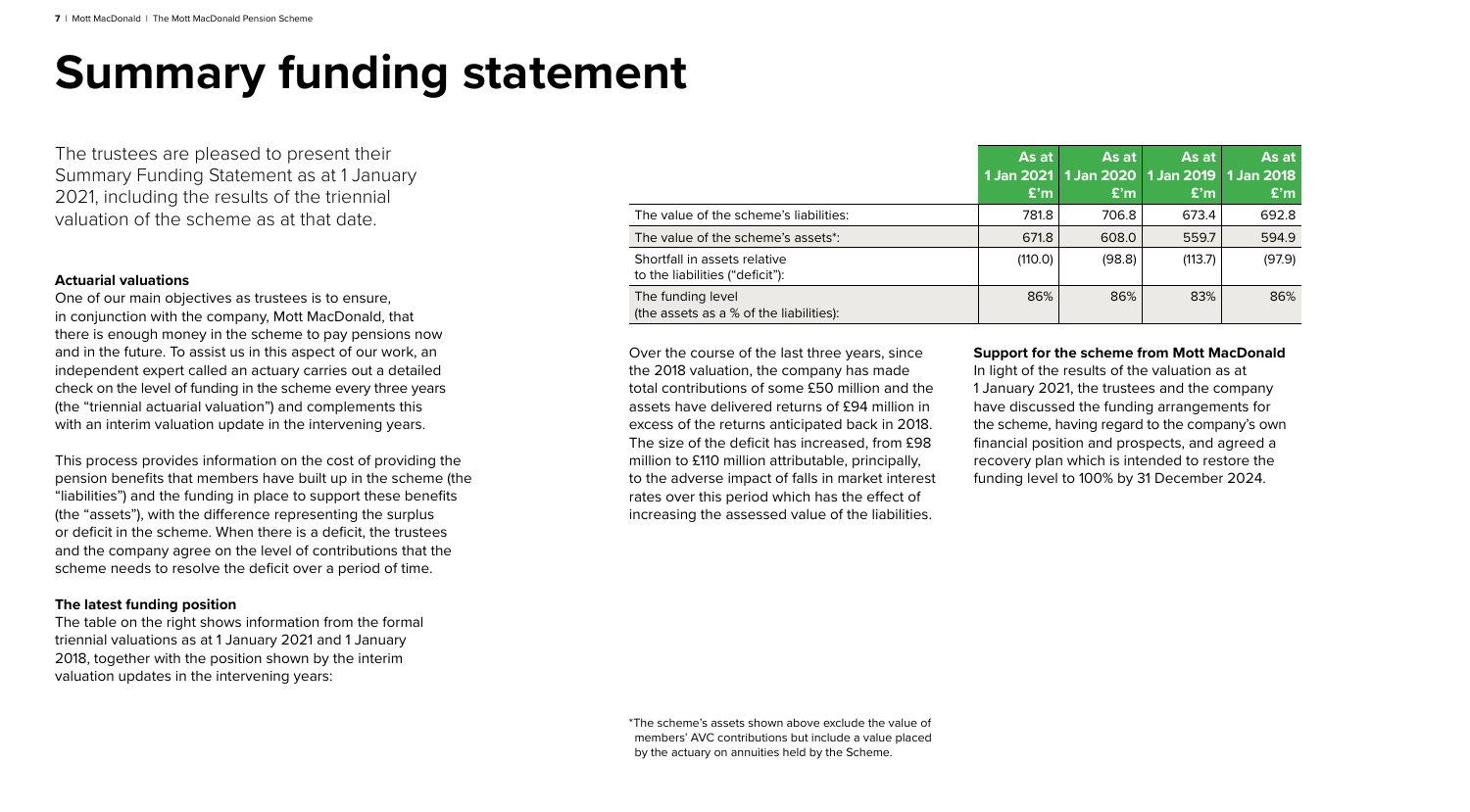This is a modest extension of ten months in the period of the recovery plan from that previously in place. Under the recovery plan, the company will make total cash contributions to the scheme over the period to 31 December 2024 of £113.0 million, comprising £19.5 million in each of the years 2021, 2022, 2023 and 2024 and a special contribution of £35 million in 2021. This latter contribution has now been paid into the scheme. In addition to these contributions, the company meets the expenses associated with running the scheme (other than the investment managers' charges) and any payments to the Pension Protection Fund.

### **The funding position if the scheme came to an end**

The funding position set out above has been calculated on the basis that the scheme will continue (the "ongoing" basis). However, as part of the triennial valuation process, the actuary is required to look at the funding position if the scheme had been discontinued and wound up on the valuation date – the "full solvency" basis.

In this theoretical scenario, the scheme would need to buy insurance policies to provide members' benefits in full. This would cost more than providing members' benefits on an ongoing basis because insurance companies seek effectively to eliminate risk and therefore invest in assets that are likely to give lower investment returns. Their policy prices will also include administration charges and a profit margin.

As at 1 January 2021, the estimated cost of buying out members' benefits in this way was £914 million and the deficit on the fullsolvency basis at that date was £242 million.

It is important to note that the trustees are required to report this full-solvency funding position to you, but this does not mean that the company intends to wind up the scheme. Furthermore, if the company did decide to wind up the scheme, it would have to pay whatever the scheme needed to buy the insurance policies for members. If the company could not do this – for example because it was insolvent – the Pension Protection Fund ("PPF") might step in and administer the scheme and pay pensions to members, albeit with some curtailment of benefits in certain circumstances. Further information about the PPF is available on its website at **[www.ppf.co.uk](http://www.ppf.co.uk)**.

#### **Other matters**

The trustees confirm that no payments have been made to the company out of the scheme's funds since our previous summary funding statement.

We can also confirm that the Pensions Regulator has not needed to use any of its powers to intervene in the running of the scheme.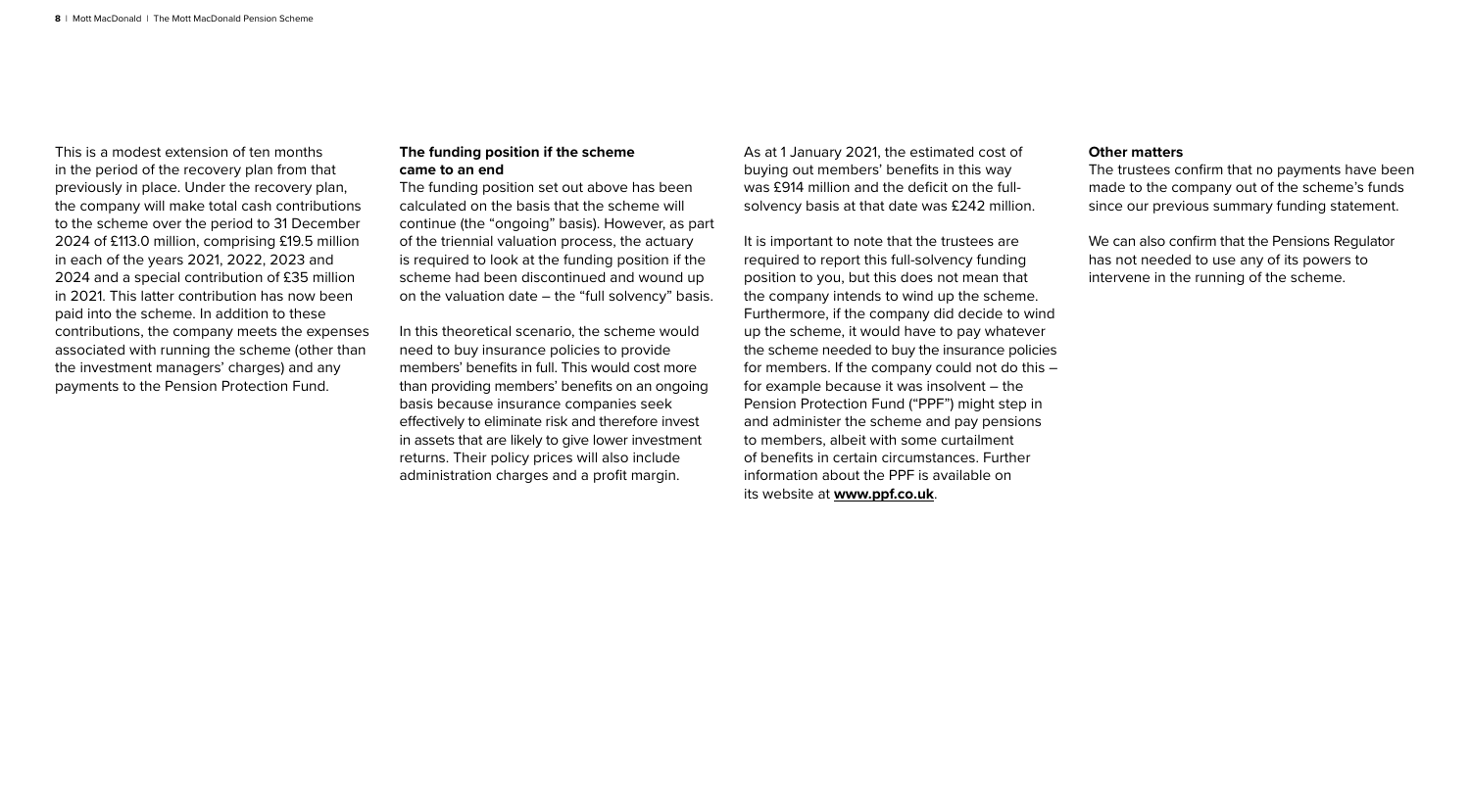# <span id="page-8-0"></span>**Bulletin board**

#### **MyPension – scheme member portal**

MyPension.com is a member web portal provided by the scheme administrator XPS to give our scheme members 24/7 access to MMPS information and data. For example, from within the portal members can:

- View personal details and pension in payment.
- Update contact and nomination details.
- View member and scheme documentation.

To register for MyPension:

- Go to **[www.mypension.com/mottmacdonald](http://www.mypension.com/mottmacdonald)** and enter your username and password. Contact the helpdesk via email to **[mottmac@xpsgroup.co.uk](mailto:mottmac%40xpsgroup.co.uk?subject=)** or call +44 (0)191 814 2756 if you need a reminder of your username and password.
- You'll need to enter your date of birth, postcode and NI number to find your record.
- Enter your email address on-screen when asked and you'll receive a registration email. Click on the link in the email to complete your registration.
- Use the link in your registration email to set your own password.

## **Additional voluntary contributions**

A small number of members have in the past paid AVCs. We would remind members who have an AVC holding periodically to monitor and adjust your investment strategy if required. Relevant members will receive a statement of holdings each year.

### **GMP equalisation**

Guaranteed minimum pensions ("GMPs") were set by HMRC as the minimum pension that must be paid by a pension scheme that was "contracted out" of the second state pension. You may recall that certain pension schemes (including the MMPS) are now required to take action to equalise for the effects of the different GMPs accrued by men and women in the period from 17 May 1990 to 5 April 1997, when under the then prevailing legislation the GMPs for men and women were not the same. If you built up a GMP during this period, this might result in an increase to your benefits – most typically any increase would be relatively small and is more likely to affect those members who are male.

The trustees are continuing to work with the company and our advisers to determine how best to implement the required changes and expect to contact affected members with further information before the end of 2022. Be assured that no one will have to pay back any pension already received because of these changes.

### **Remember to keep your contact details up to date**

Please let us know if you change your name or address so we can continue to contact you about the scheme and your benefits. If you are happy for us to contact you by email, it would be helpful if you could provide your email address. The contact details for the scheme administrator are set out on **[page 10](#page-9-0)**.

Please also make sure that we hold an up-todate "expression of wish" form for you in our records. This important form tells us who you would like to receive any benefits that may become payable in the event of your death.

The trustees have the final say over who receives the benefits, but we will carefully consider beneficiaries named on your form when we make our decision. To make changes to your expression of wish, please log on to the member portal or contact the scheme administrator.

# **Transition to communications on the member portal, with email notifications**

We have completed our transition to electronic communications and are now making the annual newsletter, including the summary funding statement, and other scheme documents available to members on the member portal, supported by an email notification to members when new documents are uploaded. It is important that members keep your email address in the scheme records up-to-date. You can check by logging on to the member portal or by calling the administrator. You can also change the method by which you receive scheme documents by contacting the administrator.